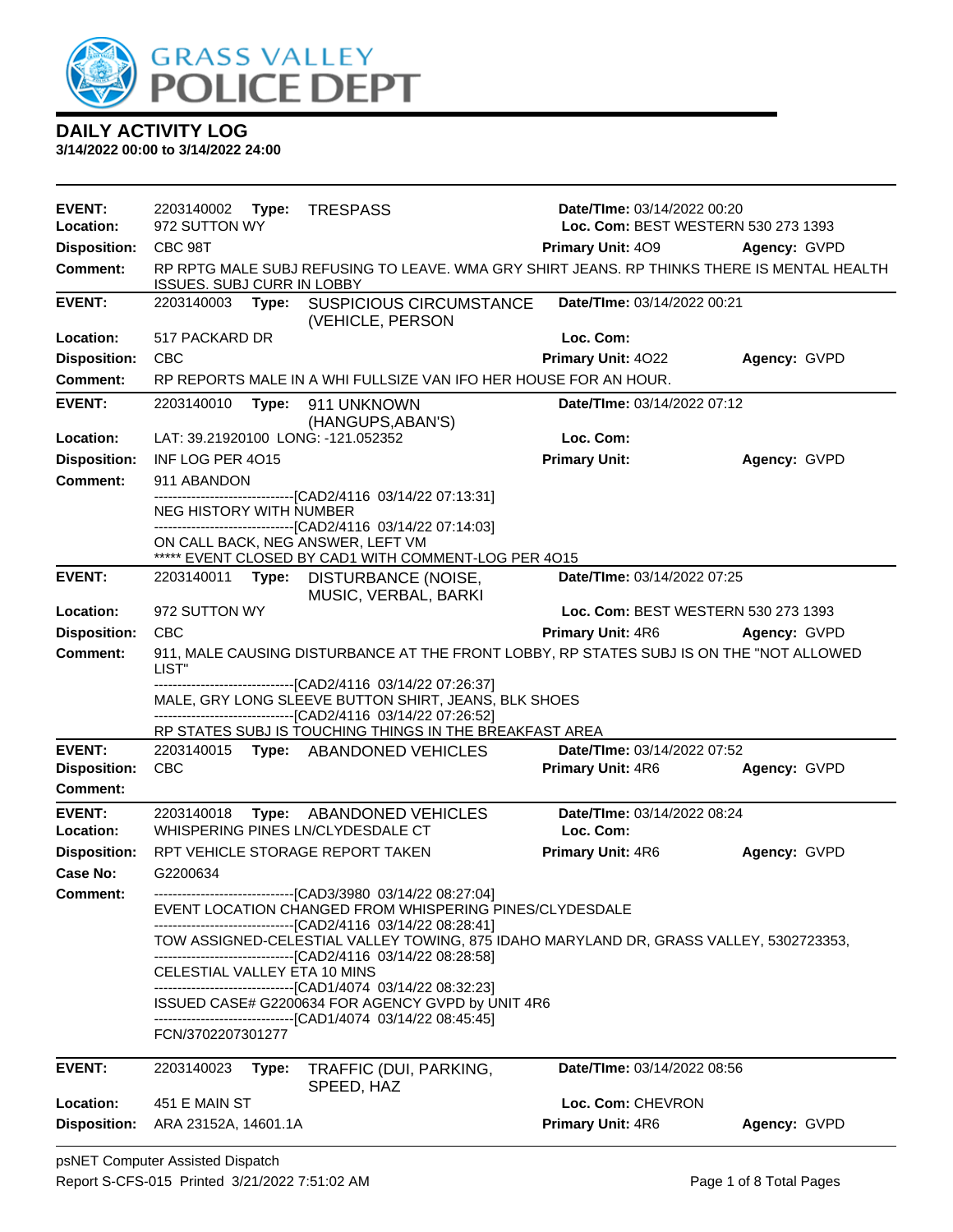

**3/14/2022 00:00 to 3/14/2022 24:00**

| Case No:                   | G2200636                                                                                                                                                                           |                                                                                                                     |                                          |              |  |  |
|----------------------------|------------------------------------------------------------------------------------------------------------------------------------------------------------------------------------|---------------------------------------------------------------------------------------------------------------------|------------------------------------------|--------------|--|--|
| Comment:                   | RP RPTG 15550 DRIVE RIN WHI NISSAN MORANO LP: 6PTZ444. CURRENTY PARKED AT PUMPS SMOKING A<br>CIGARETTE AND SCREAMING.                                                              |                                                                                                                     |                                          |              |  |  |
|                            | -------------------------------[CAD1/4074 03/14/22 09:27:00]<br>10-39 PHLEB WILL CB WITH AVAILABILITY OF GV PHLEB<br>--------------------------------[CAD2/4116 03/14/22 09:36:35] |                                                                                                                     |                                          |              |  |  |
|                            |                                                                                                                                                                                    | PHLEB AVAILABLE IN THE ER, APROX 30 MIN ETA                                                                         |                                          |              |  |  |
|                            |                                                                                                                                                                                    | ------------------------------[CAD1/4074 03/14/22 09:57:51]                                                         |                                          |              |  |  |
|                            |                                                                                                                                                                                    | ISSUED CASE# G2200636 FOR AGENCY GVPD by UNIT 4R6                                                                   |                                          |              |  |  |
| <b>EVENT:</b><br>Location: | 2203140025    Type: TRESPASS<br>150 SO AUBURN ST                                                                                                                                   |                                                                                                                     | Date/TIme: 03/14/2022 09:00<br>Loc. Com: |              |  |  |
| <b>Disposition:</b>        | <b>CBC</b>                                                                                                                                                                         |                                                                                                                     | <b>Primary Unit: 405</b>                 | Agency: GVPD |  |  |
| <b>Comment:</b>            | RP REQ CTC AT GVPD TO REPORT TRESPASSING AT BUSINESS, RP STATES FECES AND OLD FOOD WAS<br><b>FOUND</b>                                                                             |                                                                                                                     |                                          |              |  |  |
|                            |                                                                                                                                                                                    | --------------------------[4O5/MDT 03/14/22 09:22]<br>RP REQ EXTRA PATROL, INFO TO NIGHTS AND DOWNTOWN OFFICER.     |                                          |              |  |  |
| <b>EVENT:</b>              |                                                                                                                                                                                    |                                                                                                                     | <b>Date/TIme: 03/14/2022 09:08</b>       |              |  |  |
| Location:                  | 660 MINNIE ST                                                                                                                                                                      |                                                                                                                     | Loc. Com: CONDON PARK                    |              |  |  |
| <b>Disposition:</b>        | <b>CBC</b>                                                                                                                                                                         |                                                                                                                     | <b>Primary Unit: 4021</b>                | Agency: GVPD |  |  |
| Case No:                   | G2200635                                                                                                                                                                           |                                                                                                                     |                                          |              |  |  |
| <b>Comment:</b>            |                                                                                                                                                                                    | RP REQ 10-21 REF 594 AROUND THE PARK                                                                                |                                          |              |  |  |
|                            |                                                                                                                                                                                    | -------------------------------[CAD1/4074 03/14/22 09:48:12]<br>ISSUED CASE# G2200635 FOR AGENCY GVPD by UNIT 4O15  |                                          |              |  |  |
| <b>EVENT:</b>              | 2203140033 Type: SUBJECT STOP                                                                                                                                                      |                                                                                                                     | Date/TIme: 03/14/2022 09:34              |              |  |  |
| Location:                  | 220 BANK ST                                                                                                                                                                        |                                                                                                                     | Loc. Com: DOW ALEXANDER PARK             |              |  |  |
| <b>Disposition:</b>        | <b>CBC</b>                                                                                                                                                                         |                                                                                                                     | Primary Unit: 4023                       | Agency: GVPD |  |  |
| <b>Comment:</b>            | FLAGGED DOWN BY 1                                                                                                                                                                  |                                                                                                                     |                                          |              |  |  |
|                            |                                                                                                                                                                                    | -------------------------------[CAD1/4074 03/14/22 09:35:01]<br>EVENT LOCATION CHANGED FROM DOW ALEXANDER           |                                          |              |  |  |
| <b>EVENT:</b>              | 2203140037    Type: 911    UNKNOWN                                                                                                                                                 | (HANGUPS, ABAN'S)                                                                                                   | Date/TIme: 03/14/2022 09:54              |              |  |  |
| Location:                  | 1350 EA MAIN ST                                                                                                                                                                    |                                                                                                                     | Loc. Com:                                |              |  |  |
| <b>Disposition:</b>        | INF LOG PER 4023                                                                                                                                                                   |                                                                                                                     | <b>Primary Unit:</b>                     | Agency: GVPD |  |  |
| <b>Comment:</b>            |                                                                                                                                                                                    | 911, SECURITY GUARD HANDLED, REQ 10-22, NEG RESPONSE NEEDED<br>***** EVENT CLOSED BY CAD1 WITH COMMENT-LOG PER 4023 |                                          |              |  |  |
| <b>EVENT:</b>              | 2203140052 Type: SUBJECT STOP                                                                                                                                                      |                                                                                                                     | Date/TIme: 03/14/2022 11:18              |              |  |  |
| Location:                  | <b>GATES PL</b>                                                                                                                                                                    |                                                                                                                     | Loc. Com:                                |              |  |  |
| <b>Disposition:</b>        | CBC 98T                                                                                                                                                                            |                                                                                                                     | <b>Primary Unit: 4017</b>                | Agency: GVPD |  |  |
| <b>Comment:</b>            | OW <sub>1</sub>                                                                                                                                                                    |                                                                                                                     |                                          |              |  |  |
| <b>EVENT:</b>              | 2203140056<br>Type:                                                                                                                                                                | ANIMALS (ABUSE, LOOSE,<br>FOUND, INJURED)                                                                           | Date/TIme: 03/14/2022 11:29              |              |  |  |
| Location:                  | MILL ST/FRENCH AV                                                                                                                                                                  |                                                                                                                     | Loc. Com: BTWN FRENCH AND WALSH          |              |  |  |
| <b>Disposition:</b>        | <b>CBC</b>                                                                                                                                                                         |                                                                                                                     | <b>Primary Unit: 4Z32</b>                | Agency: GVPD |  |  |
| <b>Comment:</b>            | STRAY DOG                                                                                                                                                                          |                                                                                                                     |                                          |              |  |  |
|                            |                                                                                                                                                                                    | -------------------------[CAD1/4074_03/14/22_11:30:17]<br>EVENT LOCATION CHANGED FROM MILL/FRENCH WALSH             |                                          |              |  |  |
| <b>EVENT:</b>              | 2203140059                                                                                                                                                                         | Type: VEHICLE STOP                                                                                                  | Date/TIme: 03/14/2022 11:38              |              |  |  |
| Location:                  | 1050 WHISPERING PINES LN                                                                                                                                                           |                                                                                                                     | Loc. Com:                                |              |  |  |
| <b>Disposition:</b>        | WA VERBAL                                                                                                                                                                          |                                                                                                                     | Primary Unit: 4017                       | Agency: GVPD |  |  |
| <b>Comment:</b>            | License: 7ZRD747                                                                                                                                                                   |                                                                                                                     |                                          |              |  |  |
|                            |                                                                                                                                                                                    | ---------------------------[CAD3/3980_03/14/22 11:38:57]<br>EVENT LOCATION CHANGED FROM 1050 WHISPERING PINES       |                                          |              |  |  |
|                            |                                                                                                                                                                                    |                                                                                                                     |                                          |              |  |  |

psNET Computer Assisted Dispatch Report S-CFS-015 Printed 3/21/2022 7:51:02 AM Page 2 of 8 Total Pages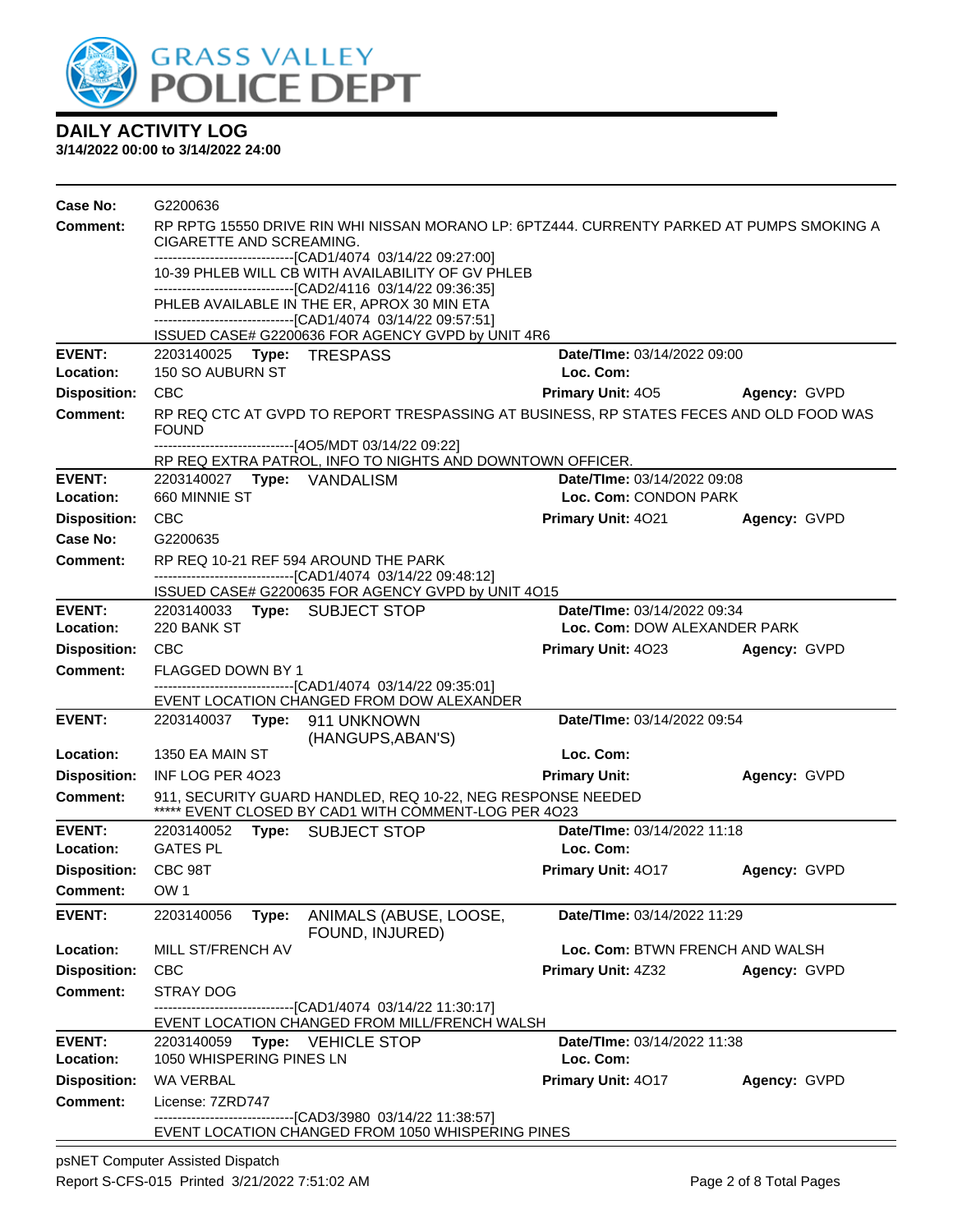

| <b>EVENT:</b><br>Location: | 617 WALSH ST                                                                                           | 2203140062 Type: SERVICE, CIVIL, SUBPOENA                                                                            | Date/TIme: 03/14/2022 11:48<br>Loc. Com: |              |  |
|----------------------------|--------------------------------------------------------------------------------------------------------|----------------------------------------------------------------------------------------------------------------------|------------------------------------------|--------------|--|
| <b>Disposition:</b>        | <b>NS</b>                                                                                              |                                                                                                                      | Primary Unit: 4V78                       | Agency: GVPD |  |
| <b>Comment:</b>            |                                                                                                        | -------------------------------[CAD3/3980 03/14/22 11:48:21]                                                         |                                          |              |  |
|                            |                                                                                                        | EVENT LOCATION CHANGED FROM 617 WALSH ST                                                                             |                                          |              |  |
| <b>EVENT:</b>              |                                                                                                        | 2203140067 Type: SERVICE, CIVIL, SUBPOENA                                                                            | Date/TIme: 03/14/2022 12:08              |              |  |
| Location:                  | 151 GLENWOOD AV                                                                                        |                                                                                                                      | Loc. Com:                                |              |  |
| <b>Disposition:</b>        | CBC                                                                                                    |                                                                                                                      | Primary Unit: 4V78                       | Agency: GVPD |  |
| <b>Comment:</b>            |                                                                                                        | -------------------------------[CAD1/4074 03/14/22 12:08:32]<br>EVENT LOCATION CHANGED FROM 157 GLENWOOD             |                                          |              |  |
| <b>EVENT:</b>              | 2203140069 Type: 911 UNKNOWN                                                                           | (HANGUPS, ABAN'S)                                                                                                    | Date/TIme: 03/14/2022 12:15              |              |  |
| Location:                  | 2054 NEVADA CITY HIGHWAY                                                                               |                                                                                                                      | Loc. Com: SAVE MART                      |              |  |
| <b>Disposition:</b>        | <b>HBD</b>                                                                                             |                                                                                                                      | <b>Primary Unit:</b>                     | Agency: GVPD |  |
| <b>Comment:</b>            | 911 ABANDON                                                                                            |                                                                                                                      |                                          |              |  |
|                            | ON CALL BACK, ACCIDENTAL, C4                                                                           | -------------------------------[CAD2/4116 03/14/22 12:17:47]                                                         |                                          |              |  |
|                            | ***** EVENT CLOSED BY CAD1                                                                             |                                                                                                                      |                                          |              |  |
| <b>EVENT:</b>              |                                                                                                        | 2203140072 Type: ALARMS (SILENT, AUDIBLE,<br><b>COMMERCIAL, RES</b>                                                  | Date/TIme: 03/14/2022 12:22              |              |  |
| Location:                  | 138 COLFAX AV # 2                                                                                      |                                                                                                                      | Loc. Com: REFLECTIONS DAY SPA            |              |  |
| <b>Disposition:</b>        | CBC BLDG CLEAR, C4                                                                                     |                                                                                                                      | Primary Unit: 4015                       | Agency: GVPD |  |
| Comment:                   | <b>FRONT DOOR</b>                                                                                      |                                                                                                                      |                                          |              |  |
|                            | <b>AUDIBLE</b><br>RESP MARGIE REQ DISPATCH, AFTER SHE HEARD A LOUD NOISE LIKE A DOOR SLAMMING AND LEFT |                                                                                                                      |                                          |              |  |
|                            |                                                                                                        |                                                                                                                      |                                          |              |  |
|                            |                                                                                                        | -------------------------------[CAD2/4116 03/14/22 12:23:39]                                                         |                                          |              |  |
|                            |                                                                                                        | RESP MARGIE STANDING BY OUTSIDE IN A GRY LEXUS GX460 FOR CONTACT                                                     |                                          |              |  |
| <b>EVENT:</b>              | 2203140074 Type: FIRE                                                                                  |                                                                                                                      | Date/TIme: 03/14/2022 12:24              |              |  |
| Location:                  | 49/20 RAMP STATE/20                                                                                    |                                                                                                                      | Loc. Com:                                |              |  |
| <b>Disposition:</b>        | <b>CBC</b>                                                                                             |                                                                                                                      | <b>Primary Unit: 405</b>                 | Agency: GVPD |  |
| <b>Comment:</b>            | <b>BLK SMOKE SEEN</b>                                                                                  |                                                                                                                      |                                          |              |  |
|                            |                                                                                                        | ------------------------------[CAD1/4074_03/14/22 12:24:14]<br>EVENT LOCATION CHANGED FROM HY 49/HY 20               |                                          |              |  |
|                            |                                                                                                        | ------------------------------[CAD1/4074_03/14/22 12:24:33]                                                          |                                          |              |  |
|                            |                                                                                                        | EVENT LOCATION CHANGED FROM 49/20 STATE/20 NC                                                                        |                                          |              |  |
|                            |                                                                                                        | -------------------------------[CAD2/4116 03/14/22 12:25:15]<br>10-39 CALFIRE, CALFIRE IS SEEING IT ON THEIR CAMERAS |                                          |              |  |
| <b>EVENT:</b>              | 2203140082 Type: FOLLOWUP                                                                              |                                                                                                                      | Date/TIme: 03/14/2022 12:53              |              |  |
| Location:                  | 118 SAINT JOHNS DR                                                                                     |                                                                                                                      | Loc. Com:                                |              |  |
| <b>Disposition:</b>        |                                                                                                        |                                                                                                                      | <b>Primary Unit: 4023</b>                | Agency: GVPD |  |
| Comment:                   | CONTACTED                                                                                              | RP REQ 10-21 REF CASE# G2103084, RP INQUIRING ABOUT WHETHER OR NOT RPS LANDLORD WAS                                  |                                          |              |  |
|                            | RE-OPENED AS EVENT GVPD 2203140084                                                                     | -------------------------------[CAD1/4074_03/14/22 13:00:22]                                                         |                                          |              |  |
| <b>EVENT:</b>              | 2203140084<br>Type:                                                                                    | <b>FOLLOWUP</b>                                                                                                      | Date/TIme: 03/14/2022 13:00              |              |  |
| Location:                  | 118 SAINT JOHNS DR                                                                                     |                                                                                                                      | Loc. Com:                                |              |  |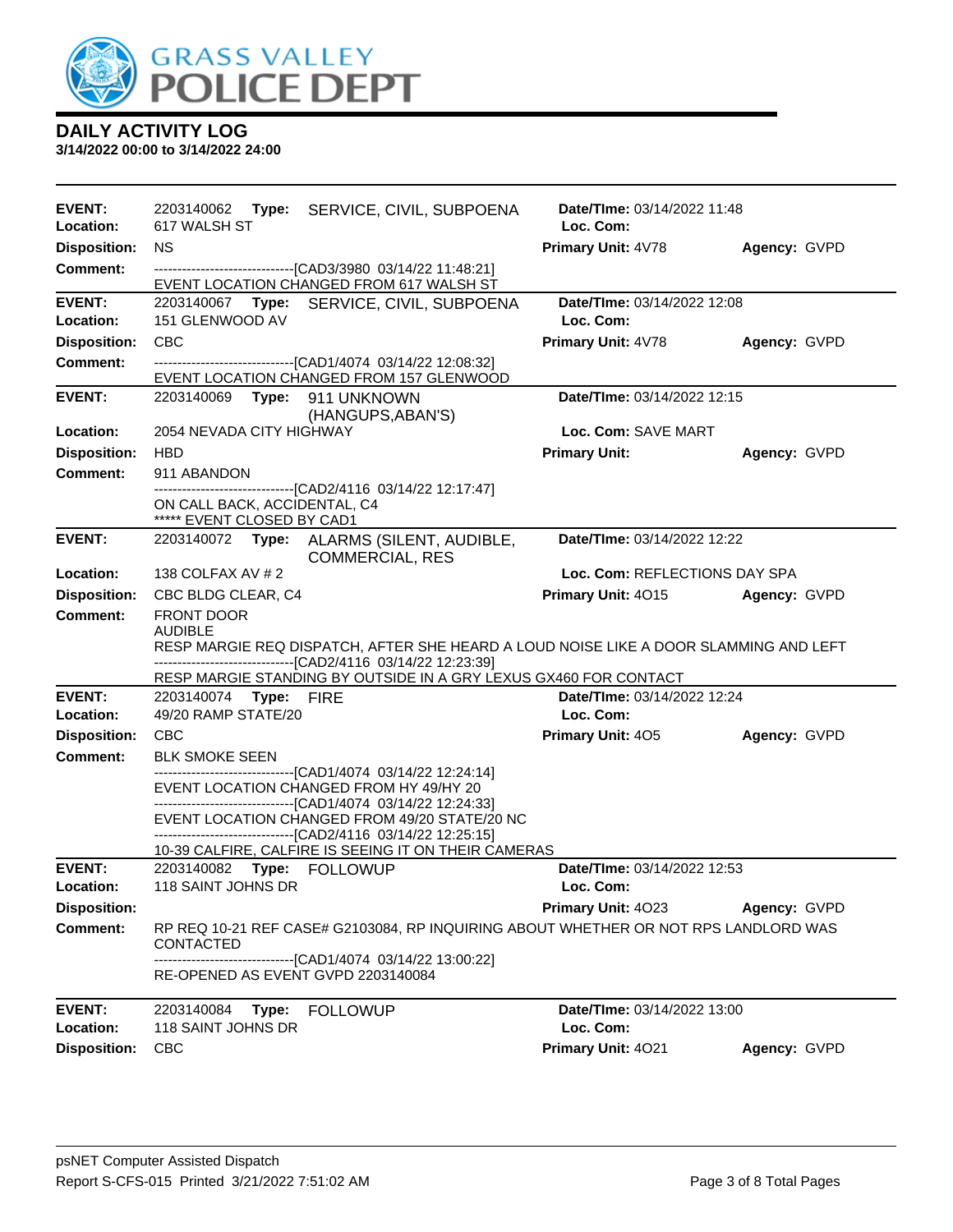

| Comment:                   | ***** RE-OPENED EVENT GVPD 2203140082<br>(opened 03/14/2022 12:53:30, 4O23, closed as 03/14/2022 12:59:47)<br>[comments event 2203140082]<br>RP REQ 10-21 REF CASE# G2103084, RP INQUIRING ABOUT WHETHER OR NOT RPS LANDLORD WAS<br><b>CONTACTED</b><br>[end comments event 2203140082]<br><b>CLOSED IN ERROR</b><br>------------------------------[4O21/MDT 03/14/22 13:03]<br>NEGATIVE ANSWER LEFT MESSAGE |                                                   |                     |  |
|----------------------------|--------------------------------------------------------------------------------------------------------------------------------------------------------------------------------------------------------------------------------------------------------------------------------------------------------------------------------------------------------------------------------------------------------------|---------------------------------------------------|---------------------|--|
| <b>EVENT:</b><br>Location: | 2203140090 Type: FOOT PATROL<br>265 SUTTON WY                                                                                                                                                                                                                                                                                                                                                                | Date/TIme: 03/14/2022 13:21<br>Loc. Com: JSO      |                     |  |
| <b>Disposition:</b>        | CBC CAMP POSTED FOR 72 HOUR CLEANUP                                                                                                                                                                                                                                                                                                                                                                          | Primary Unit: 4017                                | <b>Agency: GVPD</b> |  |
| <b>Comment:</b>            | CAMP IN WOODED AREA                                                                                                                                                                                                                                                                                                                                                                                          |                                                   |                     |  |
|                            | ------------------------------[CAD1/4074 03/14/22 13:23:04]<br>EVENT LOCATION CHANGED FROM JSO 265 SUTTON WAY                                                                                                                                                                                                                                                                                                |                                                   |                     |  |
| <b>EVENT:</b>              | 2203140093 Type: THREATS                                                                                                                                                                                                                                                                                                                                                                                     | Date/TIme: 03/14/2022 13:31                       |                     |  |
| Location:                  | 316 OLYMPIA PARK CIR                                                                                                                                                                                                                                                                                                                                                                                         | Loc. Com: THE BRUNSWICK INN LOBBY                 |                     |  |
| <b>Disposition:</b>        | <b>CBC</b>                                                                                                                                                                                                                                                                                                                                                                                                   | <b>Primary Unit: 4023</b>                         | Agency: GVPD        |  |
| Comment:                   | RP RPTG RESIDENT CAUSING 415 THREATING ANOTHER EMPLOYEE AND TO BLOW U THE BLDG. DOESNT<br>APPEAR TO HAVE WEAPONS.                                                                                                                                                                                                                                                                                            |                                                   |                     |  |
|                            | WMA LSW BLU POLO SHIRT, JEANS<br>-------------------------------[CAD1/4074 03/14/22 13:34:52]<br>EVENT LOCATION CHANGED FROM 316 OLYMPIA PARK RD GV                                                                                                                                                                                                                                                          |                                                   |                     |  |
| <b>EVENT:</b>              | 2203140096 Type: FOOT PATROL                                                                                                                                                                                                                                                                                                                                                                                 | Date/TIme: 03/14/2022 13:38                       |                     |  |
| Location:                  | <b>IDAHO MARYLAND RD/BRUNSWICK RD</b>                                                                                                                                                                                                                                                                                                                                                                        | Loc. Com:                                         |                     |  |
| <b>Disposition:</b>        | <b>CBC</b>                                                                                                                                                                                                                                                                                                                                                                                                   | <b>Primary Unit: 4017</b>                         | Agency: GVPD        |  |
| <b>Comment:</b>            | LOMA RICA RANCH PROPERTY<br>-------------------------------[CAD1/4074_03/14/22 13:39:07]                                                                                                                                                                                                                                                                                                                     |                                                   |                     |  |
|                            | EVENT LOCATION CHANGED FROM IDAHO MARYLAND/BRUNSWICK RD                                                                                                                                                                                                                                                                                                                                                      |                                                   |                     |  |
| <b>EVENT:</b>              | 2203140097 Type: TRAFFIC (DUI, PARKING,<br>SPEED, HAZ                                                                                                                                                                                                                                                                                                                                                        | Date/TIme: 03/14/2022 13:45                       |                     |  |
| Location:                  | 647 EA MAIN ST                                                                                                                                                                                                                                                                                                                                                                                               | Loc. Com:                                         |                     |  |
| <b>Disposition:</b>        | <b>CBC</b>                                                                                                                                                                                                                                                                                                                                                                                                   | Primary Unit: 405                                 | Agency: GVPD        |  |
| <b>Comment:</b>            | TRIPLE M TOWING 462S<br>------------------------------[CAD1/4074 03/14/22 13:45:19]                                                                                                                                                                                                                                                                                                                          |                                                   |                     |  |
|                            | EVENT LOCATION CHANGED FROM 647 E MAIN ST                                                                                                                                                                                                                                                                                                                                                                    |                                                   |                     |  |
| <b>EVENT:</b><br>Location: | 2203140100 Type: SUBJECT STOP<br>133 S AUBURN ST                                                                                                                                                                                                                                                                                                                                                             | Date/TIme: 03/14/2022 13:59<br>Loc. Com: CIRCLE K |                     |  |
| Disposition: CBC           |                                                                                                                                                                                                                                                                                                                                                                                                              | Primary Unit: 4015                                | Agency: GVPD        |  |
| <b>Comment:</b>            | OW <sub>1</sub>                                                                                                                                                                                                                                                                                                                                                                                              |                                                   |                     |  |
|                            | -------------------[CAD1/4074_03/14/22 14:02:00]<br>EVENT LOCATION CHANGED FROM CIRCLE K                                                                                                                                                                                                                                                                                                                     |                                                   |                     |  |
| <b>EVENT:</b>              | 2203140103<br>Type: SUSPICIOUS CIRCUMSTANCE<br>(VEHICLE, PERSON                                                                                                                                                                                                                                                                                                                                              | Date/TIme: 03/14/2022 14:12                       |                     |  |
| Location:                  | <b>COLFAX AV/HANSEN WY</b>                                                                                                                                                                                                                                                                                                                                                                                   | Loc. Com: PARK AND RIDE                           |                     |  |
| <b>Disposition:</b>        | CBC 98T                                                                                                                                                                                                                                                                                                                                                                                                      | Primary Unit: 4K19                                | Agency: GVPD        |  |
| <b>Comment:</b>            | WHI BEENIE, BLK JACKET, JEANS POSS 11550 WITH SHEATH KNIFE IN HIS HAND KICKING ROCKS AND<br>PUNCHING STREET SIGNS<br>-------------------------------[CAD2/4116 03/14/22 14:12:51]                                                                                                                                                                                                                            |                                                   |                     |  |
| <b>EVENT:</b>              | PASSING 131 COLFAX<br>2203140114 Type: ALL OTHERS                                                                                                                                                                                                                                                                                                                                                            | Date/TIme: 03/14/2022 15:08                       |                     |  |
| Location:                  | 529 LINDEN AV                                                                                                                                                                                                                                                                                                                                                                                                | Loc. Com:                                         |                     |  |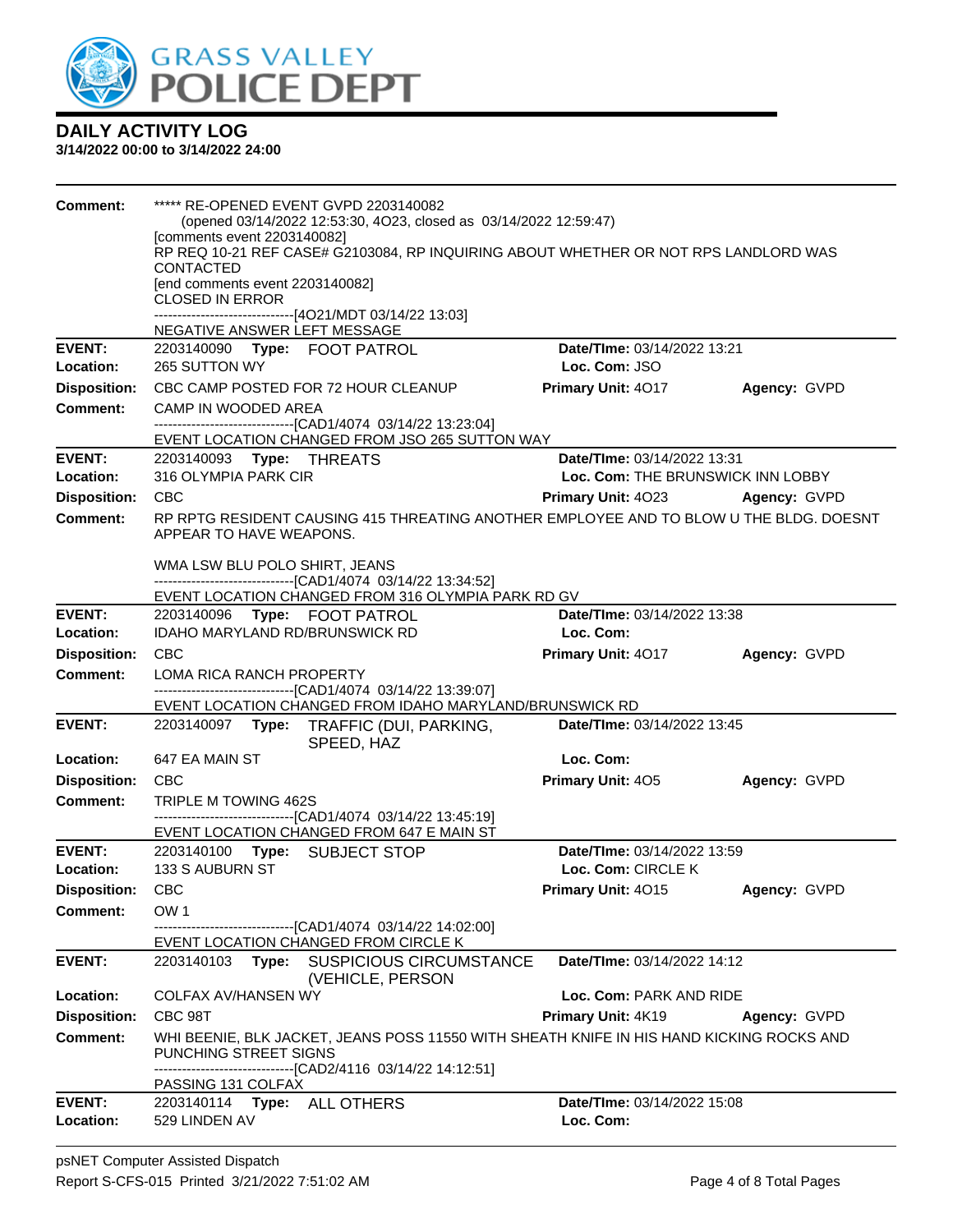

| <b>Disposition:</b>        | CBC MSG LEFT / PENDING CB                                                                                                                                                                                         | <b>Primary Unit: 4023</b>                                                      | Agency: GVPD |  |  |
|----------------------------|-------------------------------------------------------------------------------------------------------------------------------------------------------------------------------------------------------------------|--------------------------------------------------------------------------------|--------------|--|--|
| <b>Comment:</b>            | RP RPTG ONGOING ISSUE WITH ILLEGAL BSN BEING OPPERATED OUT OF THE NEIGHBORHOOD. RP ADV<br>ITS A VEH REPAIR SHOP IN RESIDENTAL AREA. SIX VEHS CURRENTLY THERE.                                                     |                                                                                |              |  |  |
|                            | -------------------------------[CAD1/4074_03/14/22 15:38:15]<br>RP ADV CITY TOLD HER TO CALL LE WHEN ITS OPERATING                                                                                                |                                                                                |              |  |  |
| <b>EVENT:</b>              |                                                                                                                                                                                                                   | Date/TIme: 03/14/2022 15:13                                                    |              |  |  |
| Location:                  | 660 MINNIE ST                                                                                                                                                                                                     | Loc. Com: CONDON PARK                                                          |              |  |  |
| <b>Disposition:</b>        | <b>RPT</b>                                                                                                                                                                                                        | <b>Primary Unit: 4023</b>                                                      | Agency: GVPD |  |  |
| <b>Case No:</b>            | G2200637                                                                                                                                                                                                          |                                                                                |              |  |  |
| <b>Comment:</b>            | EVENT 2203140111                                                                                                                                                                                                  |                                                                                |              |  |  |
|                            | -----------------------[CAD1/4074_03/14/22_15:14:09]<br>EVENT LOCATION CHANGED FROM 660 MINNIE ST<br>-------------------------------[CAD2/4116 03/14/22 15:33:29]                                                 |                                                                                |              |  |  |
|                            | ISSUED CASE# G2200637 FOR AGENCY GVPD by UNIT 4O23                                                                                                                                                                |                                                                                |              |  |  |
| <b>EVENT:</b>              | 2203140124 Type: DISTURBANCE (NOISE,<br>MUSIC, VERBAL, BARKI                                                                                                                                                      | Date/TIme: 03/14/2022 15:46                                                    |              |  |  |
| Location:                  | 1005 SUTTON WY                                                                                                                                                                                                    | Loc. Com: CVS                                                                  |              |  |  |
| <b>Disposition:</b>        | CBC 98T                                                                                                                                                                                                           | Primary Unit: 4K19                                                             | Agency: GVPD |  |  |
| Comment:                   | EMPLOYEE RPTG MALE OUT FRONT SCREAMING IN THE P LOT. 35YR OLD WMA OR HMA W/ CURLY<br>SHOULDER LENGTH HAIR, LSW ALL BLK. POSS MENTAL HEALTH ISSUES<br>-------------------------------[CAD3/3980_03/14/22 15:46:32] |                                                                                |              |  |  |
|                            | NEG WEAPONS SEEN                                                                                                                                                                                                  |                                                                                |              |  |  |
| <b>EVENT:</b>              | 2203140125 Type:<br><b>BURGLARY (AUTO,</b><br>RESIDENCE, COMMERCIAL)                                                                                                                                              | Date/TIme: 03/14/2022 15:48                                                    |              |  |  |
| Location:                  | 321 DORSEY DR                                                                                                                                                                                                     | Loc. Com:                                                                      |              |  |  |
| <b>Disposition:</b>        | <b>RPT</b>                                                                                                                                                                                                        | Primary Unit: 4023                                                             | Agency: GVPD |  |  |
| Case No:                   | G2200638                                                                                                                                                                                                          |                                                                                |              |  |  |
| <b>Comment:</b>            | RP IN GVPD LOBBY RPTG 459 TO VEH OCC'D 3/10                                                                                                                                                                       |                                                                                |              |  |  |
|                            | -------------------------------[CAD2/4116 03/14/22 16:13:19]<br>ISSUED CASE# G2200638 FOR AGENCY GVPD by UNIT 4O23                                                                                                |                                                                                |              |  |  |
|                            | -------------------------------[CAD2/4116 03/14/22 16:24:00]                                                                                                                                                      |                                                                                |              |  |  |
|                            | ISSUED CASE# G2200639 FOR AGENCY GVPD by UNIT 4O23<br>-------------------------------[CAD3/3980 03/14/22 16:25:38]                                                                                                |                                                                                |              |  |  |
|                            | 1039 4023 CANCEL CASE 639                                                                                                                                                                                         |                                                                                |              |  |  |
| <b>EVENT:</b>              | 2203140125<br>Type: BURGLARY (AUTO,                                                                                                                                                                               | Date/TIme: 03/14/2022 15:48                                                    |              |  |  |
| Location:                  | RESIDENCE, COMMERCIAL)<br>321 DORSEY DR                                                                                                                                                                           | Loc. Com:                                                                      |              |  |  |
| <b>Disposition:</b>        | <b>RPT</b>                                                                                                                                                                                                        | Primary Unit: 4023                                                             | Agency: GVPD |  |  |
| Case No:                   | G2200639                                                                                                                                                                                                          |                                                                                |              |  |  |
| <b>Comment:</b>            | RP IN GVPD LOBBY RPTG 459 TO VEH OCC'D 3/10<br>-------------------------------[CAD2/4116 03/14/22 16:13:19]                                                                                                       |                                                                                |              |  |  |
|                            | ISSUED CASE# G2200638 FOR AGENCY GVPD by UNIT 4023<br>-------------------------------[CAD2/4116 03/14/22 16:24:00]                                                                                                |                                                                                |              |  |  |
|                            | ISSUED CASE# G2200639 FOR AGENCY GVPD by UNIT 4O23<br>-------------------------------[CAD3/3980 03/14/22 16:25:38]                                                                                                |                                                                                |              |  |  |
|                            | 1039 4023 CANCEL CASE 639                                                                                                                                                                                         |                                                                                |              |  |  |
| <b>EVENT:</b><br>Location: | Type: PUBLIC RELATION CONTACT<br>2203140131<br>1262 SUTTON WY                                                                                                                                                     | <b>Date/Time: 03/14/2022 16:00</b><br>Loc. Com: HOSPITALITY HOUSE 530 271 7144 |              |  |  |
| <b>Disposition:</b>        | CBC 98T, 2 CLEARED, SCHWARZ DENIED                                                                                                                                                                                | <b>Primary Unit: 4017</b>                                                      | Agency: GVPD |  |  |
| <b>Comment:</b>            | <b>CLEARANCE</b>                                                                                                                                                                                                  |                                                                                |              |  |  |
| <b>EVENT:</b>              | 2203140137<br>DOMESTIC VIOLENCE<br>Type:                                                                                                                                                                          | Date/TIme: 03/14/2022 16:20                                                    |              |  |  |
| Location:                  | 688 SUTTON WY                                                                                                                                                                                                     | Loc. Com: PANDA EXPRESS                                                        |              |  |  |
|                            |                                                                                                                                                                                                                   |                                                                                |              |  |  |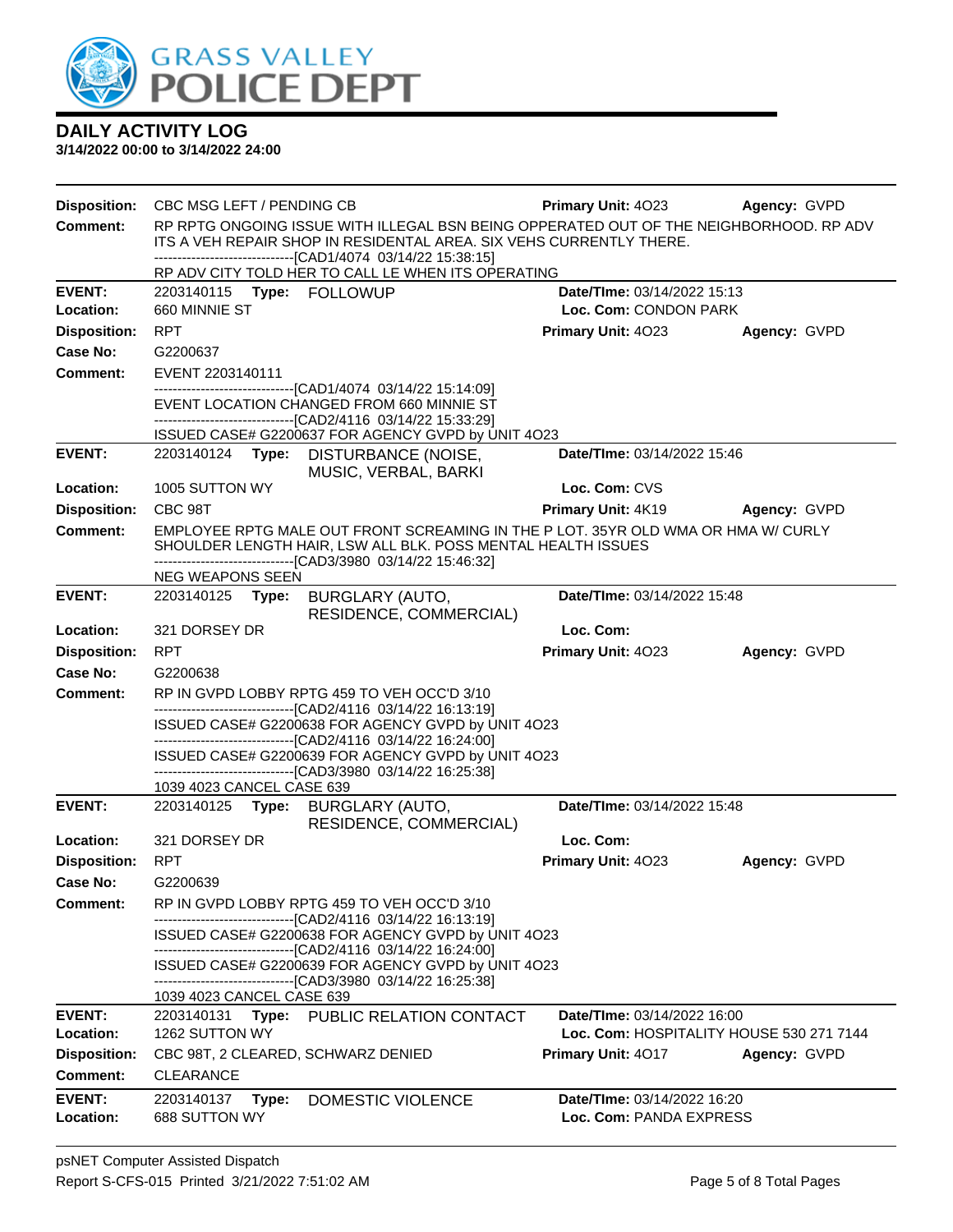

| <b>Disposition:</b>        | CBC SUBJS C4                                                                                                                                                                                                                                                                                                                                                                                                           | <b>Primary Unit: 4K19</b>                | Agency: GVPD |
|----------------------------|------------------------------------------------------------------------------------------------------------------------------------------------------------------------------------------------------------------------------------------------------------------------------------------------------------------------------------------------------------------------------------------------------------------------|------------------------------------------|--------------|
| <b>Comment:</b>            | 911 CALLER RPTG MALE AND FEMALE IN 415V AT THE FAR END OF PARKING LOT. WHI MINICOOP LP:<br>7PTX342. MALE HAS LEFT WALKING TWD STAPLES. WMA BLK BASEBALL HAT DRK BRO DOWN JACKET,<br><b>LIGHT BRO PANTS</b>                                                                                                                                                                                                             |                                          |              |
|                            | -------------------------------[CAD2/4116 03/14/22 16:21:01]<br><b>VOICED</b>                                                                                                                                                                                                                                                                                                                                          |                                          |              |
| <b>EVENT:</b>              | 2203140138<br><b>ASSAULTS, BATTERY (415</b><br>Type:<br>PHYSICAL)                                                                                                                                                                                                                                                                                                                                                      | Date/TIme: 03/14/2022 16:31              |              |
| Location:                  | 1262 SUTTON WY                                                                                                                                                                                                                                                                                                                                                                                                         | Loc. Com: HOSPITALITY HOUSE 530 271 7144 |              |
| <b>Disposition:</b>        | RPT NO CHARGES DESIRED, NEG INJURY                                                                                                                                                                                                                                                                                                                                                                                     | Primary Unit: 4017                       | Agency: GVPD |
| <b>Case No:</b>            | G2200640                                                                                                                                                                                                                                                                                                                                                                                                               |                                          |              |
| <b>Comment:</b>            | EMPLOYEE RPTG STAFF MEMEBER ASSAULTED LAST NIGHT BY BEING SHOVES AND SPIT ON. OCC'D<br>2323HRS. REQ 10-21<br>-------------------------------[CAD1/4074_03/14/22 16:32:03]                                                                                                                                                                                                                                              |                                          |              |
|                            | UNK SU                                                                                                                                                                                                                                                                                                                                                                                                                 |                                          |              |
|                            | -------------------------------[CAD2/4116 03/14/22 16:49:14]<br>ISSUED CASE# G2200640 FOR AGENCY GVPD by UNIT 4O17                                                                                                                                                                                                                                                                                                     |                                          |              |
| <b>EVENT:</b><br>Location: | 2203140151 Type: FOLLOWUP<br>13648 LUPINE CT                                                                                                                                                                                                                                                                                                                                                                           | Date/TIme: 03/14/2022 17:49<br>Loc. Com: |              |
| <b>Disposition:</b>        | <b>RPT</b>                                                                                                                                                                                                                                                                                                                                                                                                             | Primary Unit: 4D16                       | Agency: GVPD |
| <b>Comment:</b>            | -------------------------------[CAD3/3980 03/14/22 17:50:05]                                                                                                                                                                                                                                                                                                                                                           |                                          |              |
|                            | EVENT LOCATION CHANGED FROM 13648 BLUE PINE CT<br>--------------------------------[CAD1/4074_03/14/22_18:30:36]                                                                                                                                                                                                                                                                                                        |                                          |              |
|                            | TOW ASSIGNED-GOLD COUNTRY TOW, 1025 IDAHO MARYLAND DR, GRASS VALLEY, 5309555653,                                                                                                                                                                                                                                                                                                                                       |                                          |              |
|                            | -------------------------------[CAD1/4074 03/14/22 18:31:12]<br>GOLD COUNTRY ENRT ETA DRIVE TIME                                                                                                                                                                                                                                                                                                                       |                                          |              |
| <b>EVENT:</b>              | 2203140159 Type: DISTURBANCE (NOISE,                                                                                                                                                                                                                                                                                                                                                                                   | Date/TIme: 03/14/2022 18:21              |              |
|                            | MUSIC, VERBAL, BARKI                                                                                                                                                                                                                                                                                                                                                                                                   |                                          |              |
| Location:                  | 368 SUTTON WY #1                                                                                                                                                                                                                                                                                                                                                                                                       | Loc. Com:                                |              |
| <b>Disposition:</b>        | <b>CBC</b>                                                                                                                                                                                                                                                                                                                                                                                                             | Primary Unit: 4015                       | Agency: GVPD |
| <b>Comment:</b>            | 911 RPTG HER SON IS TRYING TO THROWING OBJECTS<br>-------------------------------[CAD3/3980 03/14/22 18:22:38]                                                                                                                                                                                                                                                                                                         |                                          |              |
|                            | 1039 MED TO STAGE                                                                                                                                                                                                                                                                                                                                                                                                      |                                          |              |
|                            | -------------------------------[CAD1/4074_03/14/22 18:28:39]<br>10-39 CALFIRE C2                                                                                                                                                                                                                                                                                                                                       |                                          |              |
|                            | ------------------------------[CAD1/4074_03/14/22 18:41:34]<br>10-39 CALFIRE, THEY ADV THEY DID NOT HAVE THE CALL. ADV OF TWO PREVIOUS CALLS TO THEIR                                                                                                                                                                                                                                                                  |                                          |              |
| <b>EVENT:</b>              | DISPATCH,<br>2203140161<br>Type:<br><b>PROBATION SEARCHES -</b>                                                                                                                                                                                                                                                                                                                                                        | Date/TIme: 03/14/2022 18:23              |              |
|                            | PROBATION DEPT ONLY                                                                                                                                                                                                                                                                                                                                                                                                    |                                          |              |
| Location:                  | 343 HUGHES RD                                                                                                                                                                                                                                                                                                                                                                                                          | Loc. Com:                                |              |
| <b>Disposition:</b>        | <b>CBC</b>                                                                                                                                                                                                                                                                                                                                                                                                             | Primary Unit: 5F169                      | Agency: GVPD |
| <b>Comment:</b>            | -------------------------[CAD1/4074_03/14/22 18:24:59]<br>EVENT LOCATION CHANGED FROM 343 HUGHES RD                                                                                                                                                                                                                                                                                                                    |                                          |              |
| <b>EVENT:</b>              | 2203140165 Type: WELFARE CHECK                                                                                                                                                                                                                                                                                                                                                                                         | Date/TIme: 03/14/2022 18:46              |              |
| Location:                  | 1913 NEVADA CITY HY                                                                                                                                                                                                                                                                                                                                                                                                    | Loc. Com: ARCO AMPM                      |              |
| <b>Disposition:</b>        | HBD LOG PER 409                                                                                                                                                                                                                                                                                                                                                                                                        | <b>Primary Unit:</b>                     | Agency: GVPD |
| <b>Comment:</b>            | RP RPTG SOMETHING HAPPENED WHERE HIS FAMILY OPENED UP GENERATIONS BACK. RP ADV HE IS<br>SUPPOSED TO BE THE HOLY FAMILY. RP ADV HE FEELS VERY TIRED AND EVERYTHING SEEMS TIRED. RP<br>ADV HE DOES NOT WANT AN 1141. DISPATCH REQ WEL CHECK.<br>-------------------------------[CAD1/4074 03/14/22 18:47:55]<br>RP ADV HE IS ALSO W/A FRIEND BUT SHE IS INVISIBLE<br>***** EVENT CLOSED BY CAD3 WITH COMMENT-LOG PER 4O9 |                                          |              |
|                            |                                                                                                                                                                                                                                                                                                                                                                                                                        |                                          |              |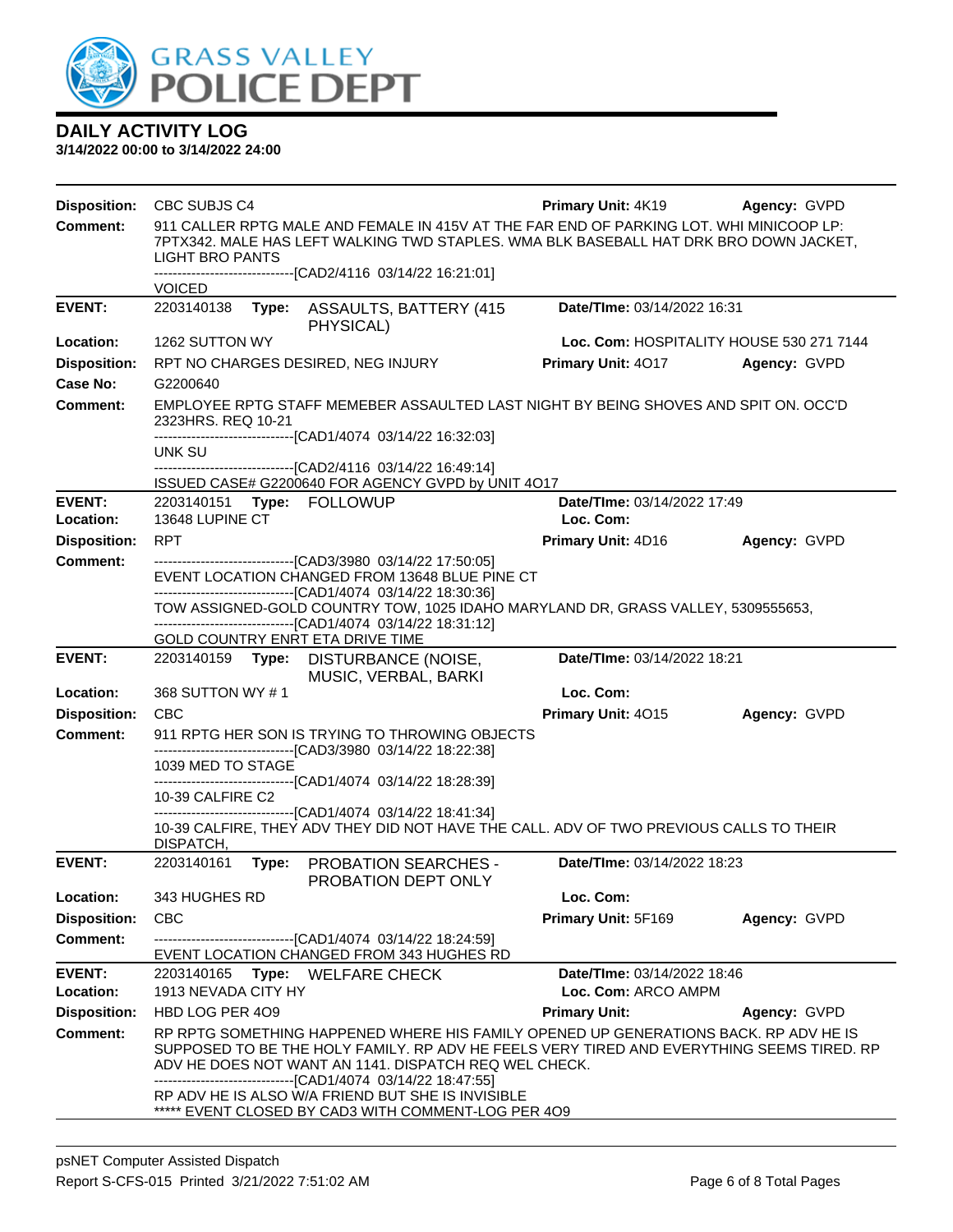

**3/14/2022 00:00 to 3/14/2022 24:00**

| <b>EVENT:</b>       |                                |       | 2203140168 Type: SUSPICIOUS CIRCUMSTANCE<br>(VEHICLE, PERSON                                                                                                                                                                  | Date/TIme: 03/14/2022 19:26                         |                     |
|---------------------|--------------------------------|-------|-------------------------------------------------------------------------------------------------------------------------------------------------------------------------------------------------------------------------------|-----------------------------------------------------|---------------------|
| Location:           | 717 S AUBURN ST                |       |                                                                                                                                                                                                                               | Loc. Com: BEHIND ALL PHASE                          |                     |
| <b>Disposition:</b> | <b>CBC</b>                     |       |                                                                                                                                                                                                                               | <b>Primary Unit: 404</b>                            | <b>Agency: GVPD</b> |
| <b>Comment:</b>     | DOING BACK THERE. REQ CHECK    |       | EMPLOYEE RPTG MALE SUBJ ASSOC W/A GRY FORD F250 W/ALL THE DOORS OPEN. UNK WHAT SUBJ IS                                                                                                                                        |                                                     |                     |
|                     | WMA MIDDLE AGE 40'S            |       | -------------------------------[CAD1/4074_03/14/22 19:26:39]                                                                                                                                                                  |                                                     |                     |
| <b>EVENT:</b>       |                                |       | 2203140170 Type: WEAPONS (BRANDISH, PROM                                                                                                                                                                                      | Date/TIme: 03/14/2022 19:29                         |                     |
|                     |                                |       | SHOOTING, ANY                                                                                                                                                                                                                 |                                                     |                     |
| Location:           | 892 E MAIN ST                  |       |                                                                                                                                                                                                                               | Loc. Com: GRASS VALLEY SHELL                        |                     |
| <b>Disposition:</b> | <b>RPT</b>                     |       |                                                                                                                                                                                                                               | <b>Primary Unit: 409</b>                            | Agency: GVPD        |
| <b>Case No:</b>     | G2200641                       |       |                                                                                                                                                                                                                               |                                                     |                     |
| <b>Comment:</b>     |                                |       | CHP XFER/ 911 RPTG A MALE SUBJ JUST PULLED A PISTOL ON HIM. SU IS IN A CHEVY CRUZ LP: 7SJR786.<br>RP ADV SU IS STANDING NEXT TO HIM AND FIREARM IS IN HIS VEH<br>-------------------------------[CAD1/4074 03/14/22 19:31:05] |                                                     |                     |
|                     |                                |       | RP RPTG HIS DAD TOOK THE FIREARM OUT OF SUS VEH AND ADV HE HAS A PERMIT FOR IT.<br>-------------------------------[CAD1/4074 03/14/22 19:31:34]                                                                               |                                                     |                     |
|                     |                                |       | RP ADV HE DOES NOT HAVE WEAPONS.                                                                                                                                                                                              |                                                     |                     |
|                     |                                |       | RP ADV HIS FATHER TOOK THE FIREARM IN THE GAS STATION<br>-------------------------------[CAD1/4074 03/14/22 19:32:10]                                                                                                         |                                                     |                     |
|                     |                                |       | RP ADV HE WAS ARGUING WITH HIS FATHER AND SU PULLED A FIREARM ON HIM.<br>------------------------------[CAD1/4074_03/14/22 19:32:47]                                                                                          |                                                     |                     |
|                     |                                |       | RP ADV SU IS NOW INSIDE GAS STATION W/ RP'S FATHER                                                                                                                                                                            |                                                     |                     |
|                     |                                |       | WMA LSW WHI SHIRT, CARGO PANTS.<br>--------------------------------[CAD1/4074 03/14/22 19:33:13]                                                                                                                              |                                                     |                     |
|                     |                                |       | RP ADV HE IS WAITING BY ICE MACHINE WEARING YELLOW TSHIRT AND JEANS<br>-------------------------------[CAD1/4074 03/14/22 19:33:40]                                                                                           |                                                     |                     |
|                     | RP ADV NO ONE IS HBD OR 11550. |       | -----------------------[CAD1/4074_03/14/22 19:35:26]                                                                                                                                                                          |                                                     |                     |
|                     | SHOWED UP WITH THE DOG         |       | RP ADV HE WAS ARGUING WITH HIS FATHER ABOUT THE DOG BEING LOST BUT RP'S FRIEND JUST<br>-------------------------------[CAD3/4051 03/14/22 20:04:51]                                                                           |                                                     |                     |
|                     |                                |       | ISSUED CASE# G2200641 FOR AGENCY GVPD by UNIT 4O9                                                                                                                                                                             |                                                     |                     |
| <b>EVENT:</b>       |                                |       | RESIDENCE, COMMERCIAL)                                                                                                                                                                                                        | Date/TIme: 03/14/2022 19:38                         |                     |
| Location:           | 231 GLENBROOK DR               |       |                                                                                                                                                                                                                               | Loc. Com:                                           |                     |
| <b>Disposition:</b> | <b>CBC</b>                     |       |                                                                                                                                                                                                                               | <b>Primary Unit: 4K19</b>                           | Agency: GVPD        |
| Comment:            | ALONE.                         |       | 911 CALLER RPTG SOMEONE IS TRYING TO BREAK INTO LISTED. RP IS NOT ON SCENE AND GIRLFRIEND IS                                                                                                                                  |                                                     |                     |
|                     |                                |       | --------------------------------[CAD1/4074 03/14/22 19:39:02]<br>RP ADV XRAY DID NOT CALL BECAUSE SHE IS AFRAID.<br>-------------------------------[CAD1/4074 03/14/22 19:41:07]                                              |                                                     |                     |
|                     |                                |       | LL W/XRAY RPTG SHE JUST GOT HOME ALONE AND SHE HEARD A KNOCK ON THE DOOR. RP ADV SUBJ<br>KNOCKED A COUPLE TIMES AND THEN SOMEONEWAS RATTLING THE SCREEN DOOR.<br>------------------------------[CAD1/4074_03/14/22 19:41:47]  |                                                     |                     |
|                     | NOT SEE HER PORCH              |       | RP DOES NOT SEE ANYTHING ON HER THREE CAMERAS THAT ARE NOT POINTED TO THE DOOR. RP CAN                                                                                                                                        |                                                     |                     |
| <b>EVENT:</b>       | 2203140173                     | Type: | DRUGS (ANY NARCOTIC<br><b>RELATED OFFENSE)</b>                                                                                                                                                                                | <b>Date/Time: 03/14/2022 19:45</b>                  |                     |
| Location:           | 155 GLASSON WY                 |       |                                                                                                                                                                                                                               | Loc. Com: SIERRA NEVADA MEMORIAL<br><b>HOSPITAL</b> |                     |
| <b>Disposition:</b> | RPT PROPERTY COLLECTED         |       |                                                                                                                                                                                                                               | Primary Unit: 409                                   | Agency: GVPD        |
| Case No:            | G2200642                       |       |                                                                                                                                                                                                                               |                                                     |                     |

psNET Computer Assisted Dispatch Report S-CFS-015 Printed 3/21/2022 7:51:02 AM Page 7 of 8 Total Pages